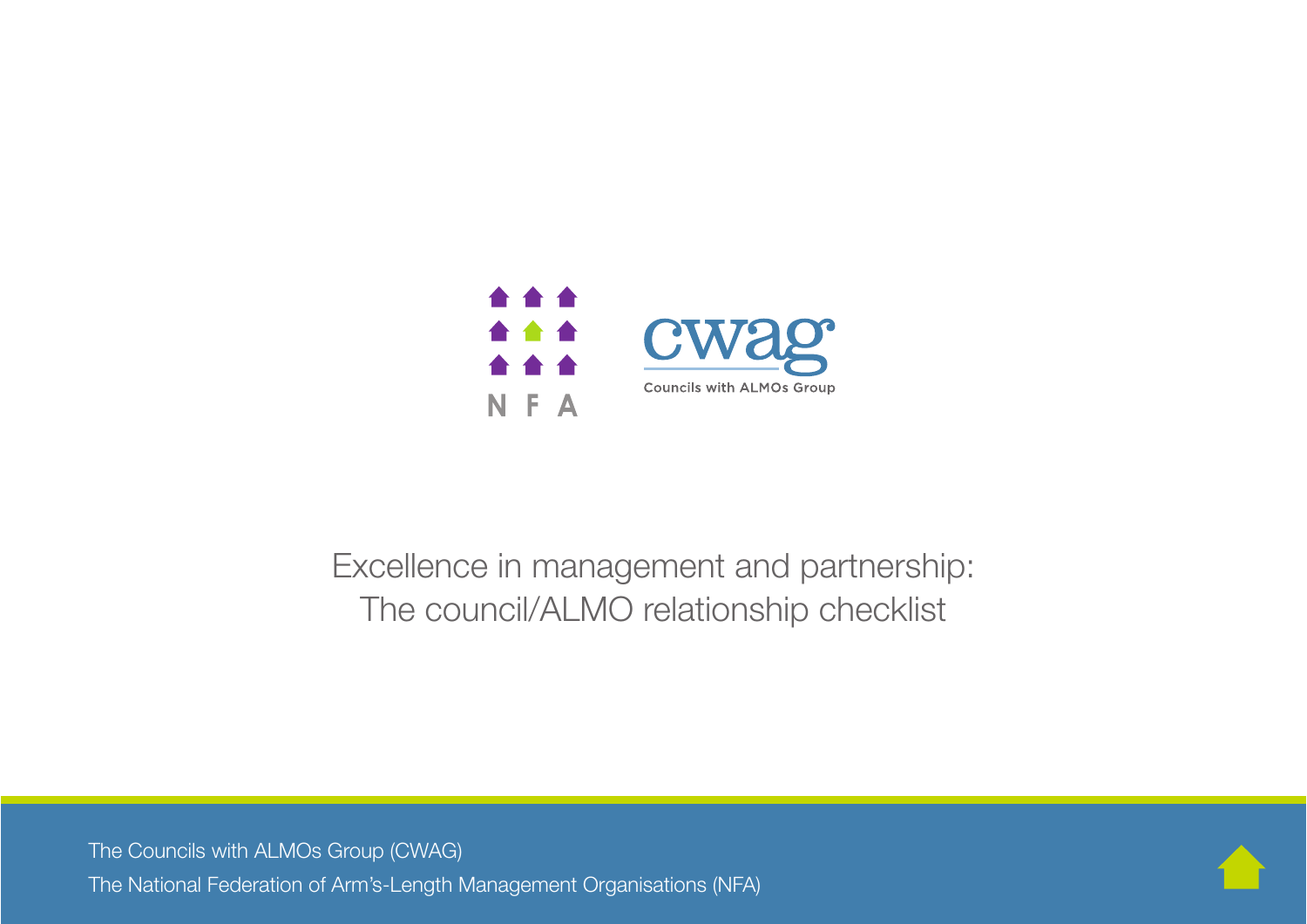This checklist provides practical questions to support local authorities with ALMOs to prepare for the implementation of the Social Housing White Paper and regulatory changes, as well.

| 1. Overall council/ALMO relationship                    | 5. Audit                                 |
|---------------------------------------------------------|------------------------------------------|
| 2. The resident voice                                   | 6. ALMO board and governance             |
| 3. Complaints                                           | 7. Risk management                       |
| 4. Performance monitoring function (clienting officers) | 8. Health and safety and building safety |

Council and ALMO officers having this conversation should understand where any findings or actions need to be reported to and those forums or colleagues made aware that checks are being undertaken. Where a key element of reassurance is missing, they should investigate and/or escalate.

| Area                                                                                                                                   | Do you have<br>the necessary<br>assurance? | <b>Evidence/ Answer</b><br>/plans for achieving assurance |  |  |
|----------------------------------------------------------------------------------------------------------------------------------------|--------------------------------------------|-----------------------------------------------------------|--|--|
| Overall council/ALMO relationship                                                                                                      |                                            |                                                           |  |  |
| Is there a formal structure for council/ALMO<br>relationships in place?                                                                |                                            |                                                           |  |  |
| Are there clearly defined roles and<br>responsibilities, both for organisations and<br>individuals which avoid duplication of work?    |                                            |                                                           |  |  |
| Do arrangements foster a partnership<br>approach?                                                                                      |                                            |                                                           |  |  |
| Is there an open and honest culture where<br>the ALMO could raise issues with the local<br>authority and be supported to resolve them? |                                            |                                                           |  |  |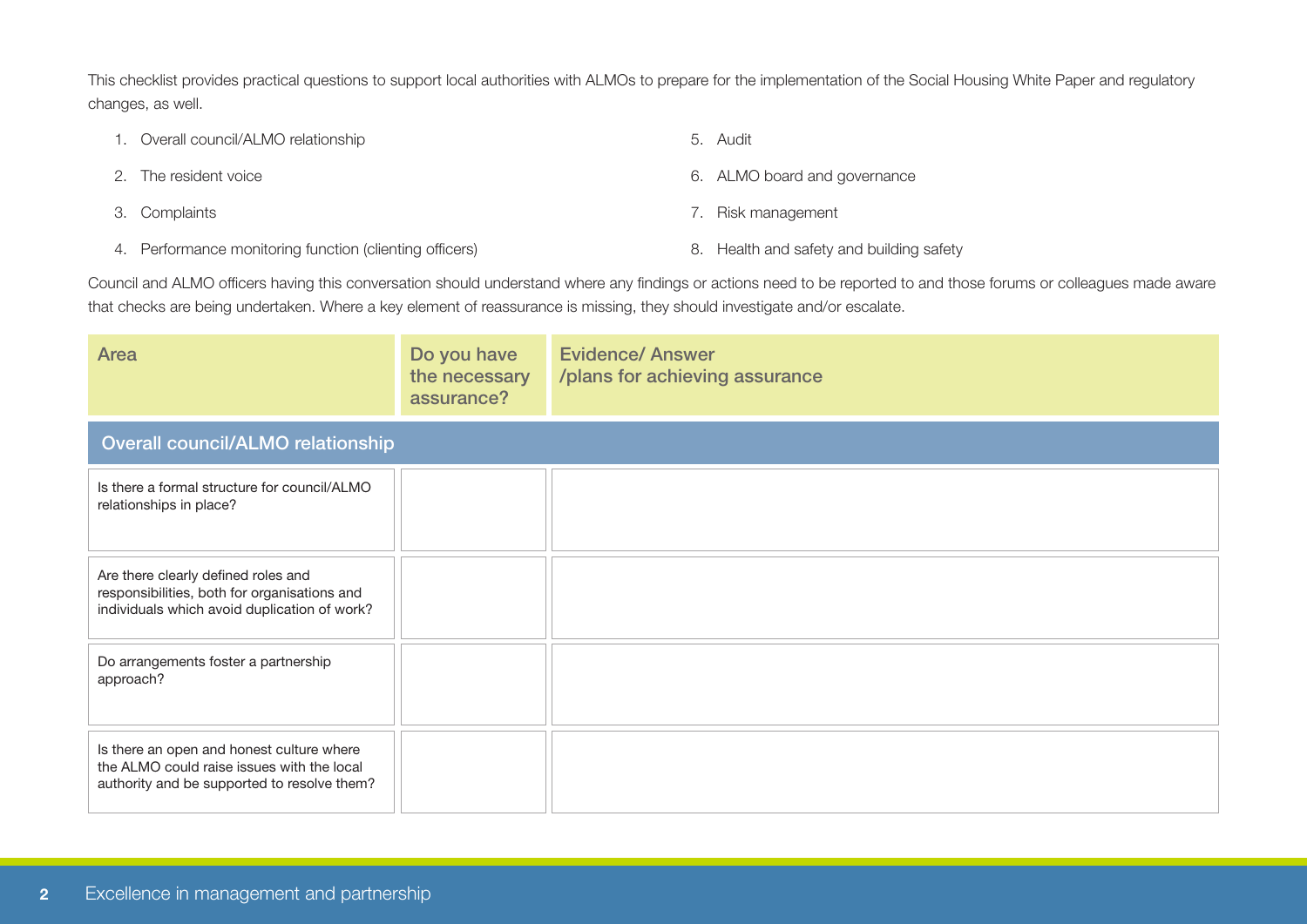| Area                                                                                                                                                                                                                                                                                                                               | Do you have<br>the necessary<br>assurance? | <b>Evidence/ Answer</b><br>/plans for achieving assurance |  |  |
|------------------------------------------------------------------------------------------------------------------------------------------------------------------------------------------------------------------------------------------------------------------------------------------------------------------------------------|--------------------------------------------|-----------------------------------------------------------|--|--|
| How are new services or responsibilities<br>integrated into the overall framework?                                                                                                                                                                                                                                                 |                                            |                                                           |  |  |
| Are there clear decision points with clarity<br>over how decisions are recorded, agreed and<br>communicated?                                                                                                                                                                                                                       |                                            |                                                           |  |  |
| Is there a process to monitor issues and<br>concerns raised with the ALMO to make sure<br>they are resolved?                                                                                                                                                                                                                       |                                            |                                                           |  |  |
| The resident voice                                                                                                                                                                                                                                                                                                                 |                                            |                                                           |  |  |
| Can the council assure itself that the voice<br>of residents is shaping services within the<br>ALMO? The Tpas/CWAG toolkit can be of<br>assistance here.                                                                                                                                                                           |                                            |                                                           |  |  |
| Does the local authority have assurance that<br>the ALMO is effectively listening to residents<br>(both those already more engaged, and those<br>who have less contact with the ALMO)? Does<br>this include assurance that the ALMO acts on<br>feedback and communicates with residents<br>about how their feedback has been used? |                                            |                                                           |  |  |
| Do residents have a clear route into the local<br>authority if they are dissatisfied with the<br>ALMO?                                                                                                                                                                                                                             |                                            |                                                           |  |  |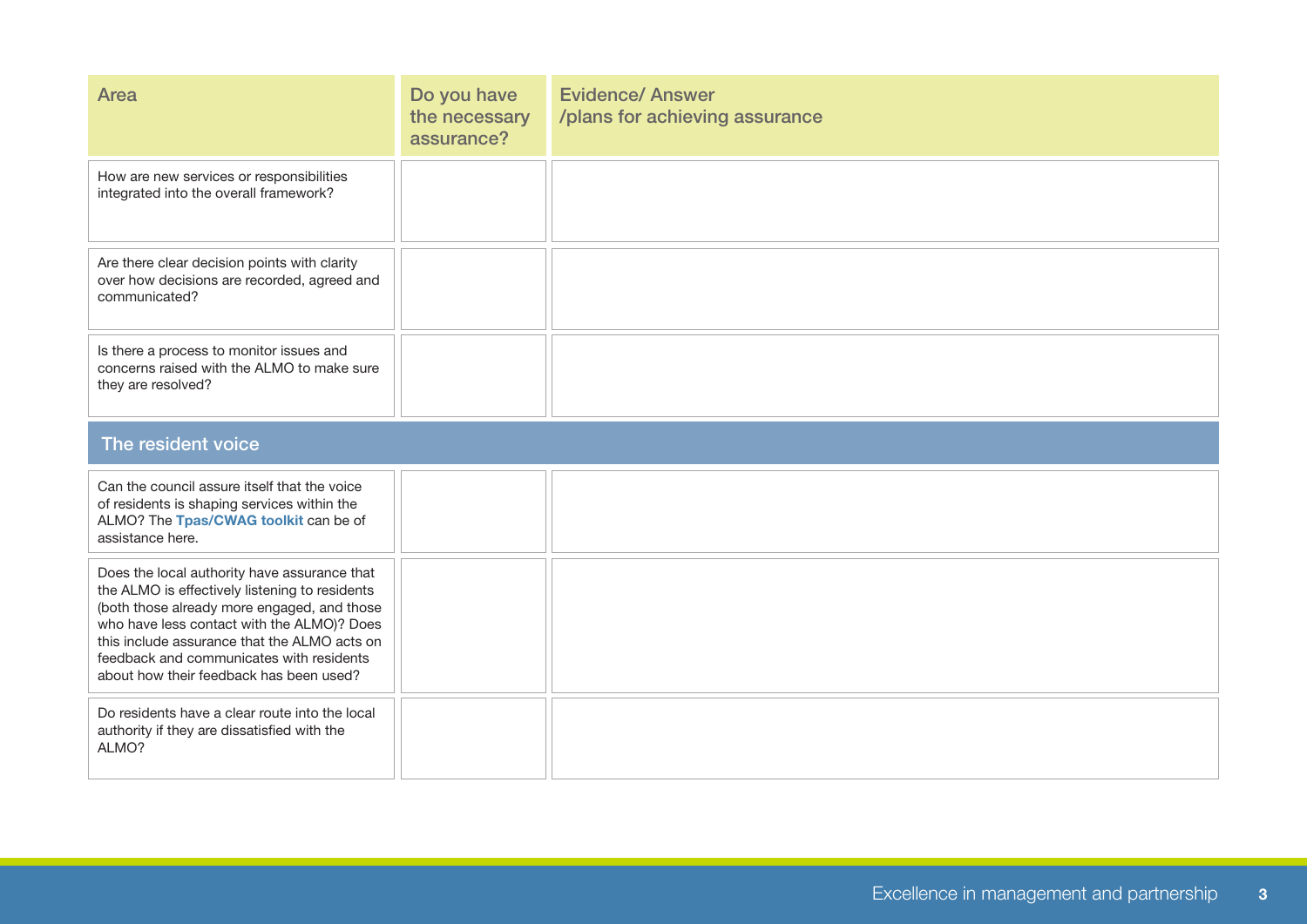| <b>Area</b>                                                                                                                                                               | Do you have<br>the necessary<br>assurance? | <b>Evidence/ Answer</b><br>/plans for achieving assurance |  |
|---------------------------------------------------------------------------------------------------------------------------------------------------------------------------|--------------------------------------------|-----------------------------------------------------------|--|
| <b>Complaints</b>                                                                                                                                                         |                                            |                                                           |  |
| Does the local authority have assurance that<br>complaints are being effectively managed<br>and that the ALMO/council do not have blind<br>spots?                         |                                            |                                                           |  |
| Where complaint management sits across<br>the ALMO and the local authority, is there an<br>effective process to make sure complaints<br>don't get lost or delayed?        |                                            |                                                           |  |
| Performance monitoring function (clienting officers)                                                                                                                      |                                            |                                                           |  |
| Is the council performance monitoring<br>function sufficiently resourced with the right<br>skills and seniority to provide the necessary<br>assurance within the council? |                                            |                                                           |  |
| How are clienting KPIs set and monitored?                                                                                                                                 |                                            |                                                           |  |
| How does the council check the quality<br>of data provided by the ALMO and have<br>assurance that data systems are robust?                                                |                                            |                                                           |  |
| What other information does the client team<br>use to triangulate the data and reports that<br>the ALMO provides?                                                         |                                            |                                                           |  |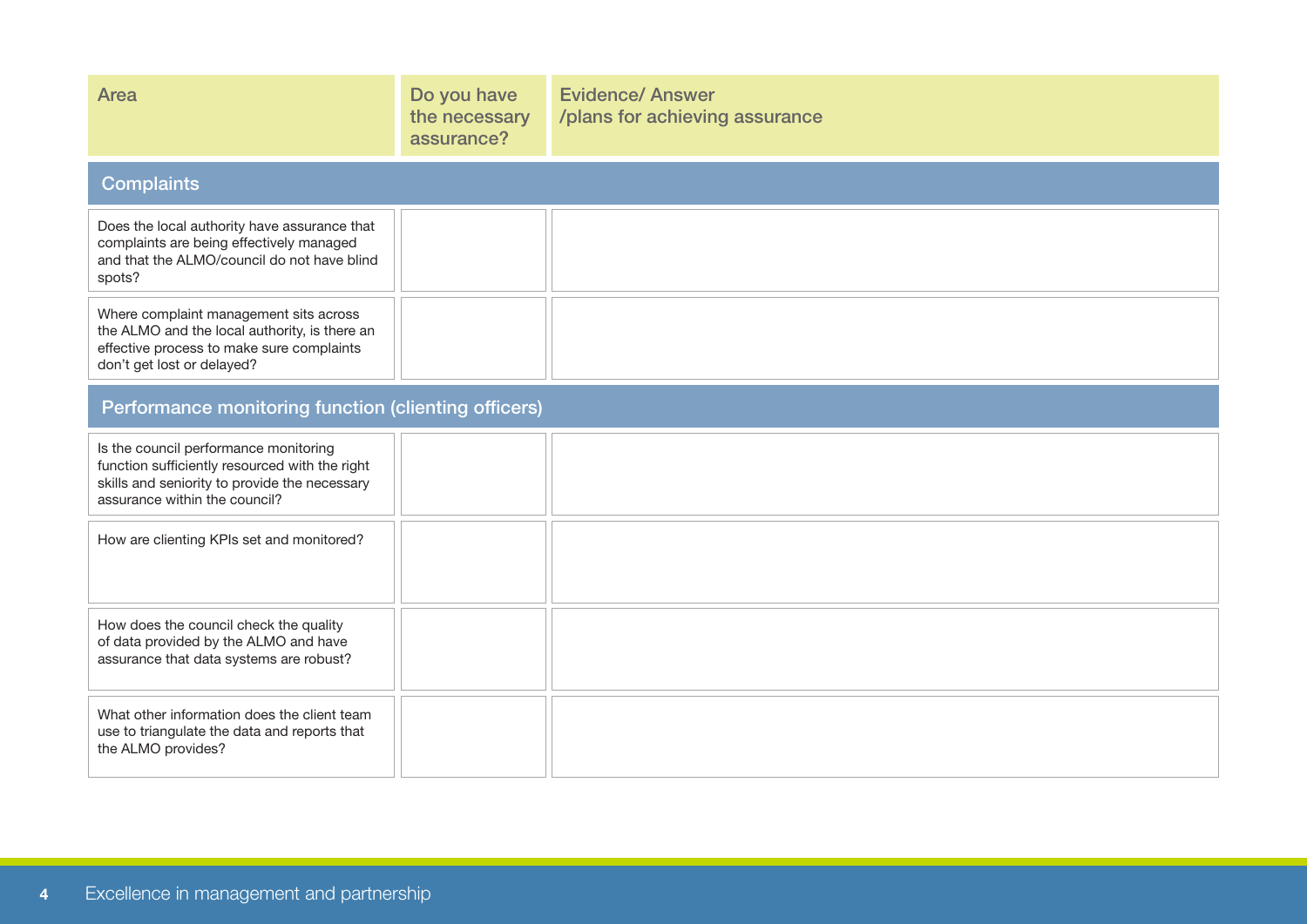| Area                                                                                                                                                                                                                                                                 | Do you have<br>the necessary<br>assurance? | <b>Evidence/ Answer</b><br>/plans for achieving assurance |  |
|----------------------------------------------------------------------------------------------------------------------------------------------------------------------------------------------------------------------------------------------------------------------|--------------------------------------------|-----------------------------------------------------------|--|
| Does the client team have a formal way<br>of flagging up risk and concerns to senior<br>officers in the council?                                                                                                                                                     |                                            |                                                           |  |
| How does the clienting officer/ team interface<br>with the various responsible individuals in the<br>council? (e.g. named person for consumer<br>standards, named person for health and<br>safety and the Accountable Person if<br>applicable)?                      |                                            |                                                           |  |
| Has the ALMO undertaken a review against<br>the current Consumer Standards, Social<br>Housing White Paper and other relevant<br>legislation?                                                                                                                         |                                            |                                                           |  |
| How is compliance against these evidenced<br>to the local authority? Does the local<br>authority have sufficient assurance that they<br>could quickly demonstrate compliance with<br>consumer standards and other regulation/<br>legislation in a regulatory review? |                                            |                                                           |  |
| How are the ALMO's contributions to<br>meeting wider council strategic objectives<br>measured and acknowledged?                                                                                                                                                      |                                            |                                                           |  |
| <b>Audit</b>                                                                                                                                                                                                                                                         |                                            |                                                           |  |
| Are the ALMO/ local authority audit<br>processes effective and do they provide the<br>necessary assurance to the ALMO board and<br>local authority?                                                                                                                  |                                            |                                                           |  |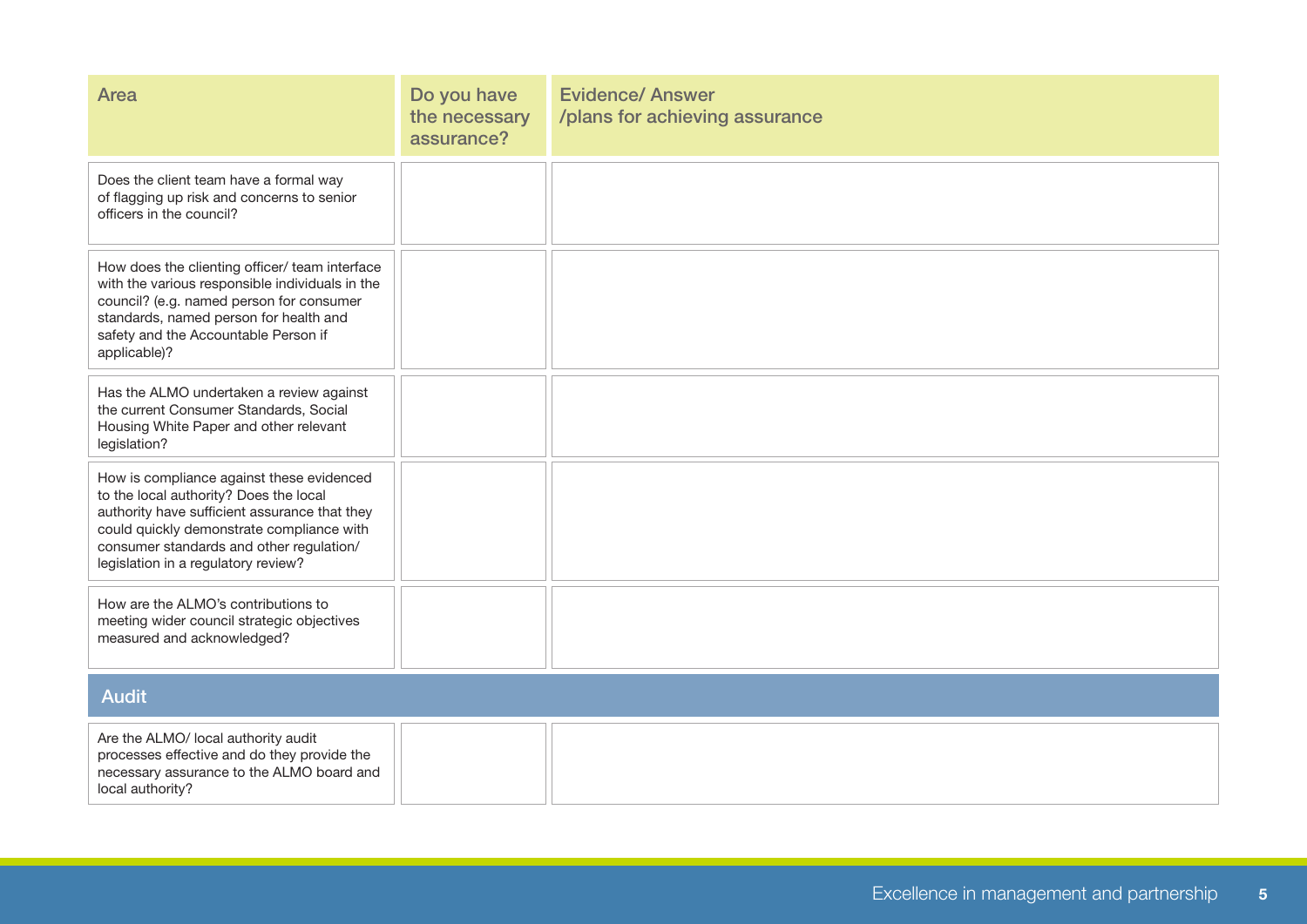| <b>Area</b>                                                                                                                                                                              | Do you have<br>the necessary<br>assurance? | <b>Evidence/ Answer</b><br>/plans for achieving assurance |  |
|------------------------------------------------------------------------------------------------------------------------------------------------------------------------------------------|--------------------------------------------|-----------------------------------------------------------|--|
| How is the audit programme shaped by the<br>ALMO's risk profile?                                                                                                                         |                                            |                                                           |  |
| How does the ALMO audit compliance<br>against the 'big 6' health and safety risks and<br>building safety for higher risk buildings?                                                      |                                            |                                                           |  |
| How does the ALMO utilise external<br>specialists and accreditations to demonstrate<br>compliance and performance to the local<br>authority?                                             |                                            |                                                           |  |
| <b>ALMO board and governance</b>                                                                                                                                                         |                                            |                                                           |  |
| Does the ALMO board use the NHF Code<br>of Governance or equivalent and report to<br>the local authority on the results of regular<br>reviews against the code?                          |                                            |                                                           |  |
| How does the local authority have continuing<br>assurance of the good governance of the<br>ALMO board?                                                                                   |                                            |                                                           |  |
| <b>Risk management</b>                                                                                                                                                                   |                                            |                                                           |  |
| Does the council have assurance that<br>strategic risks are identified and well<br>managed by the ALMO; and that the risk<br>profile of the ALMO and the local authority<br>are aligned? |                                            |                                                           |  |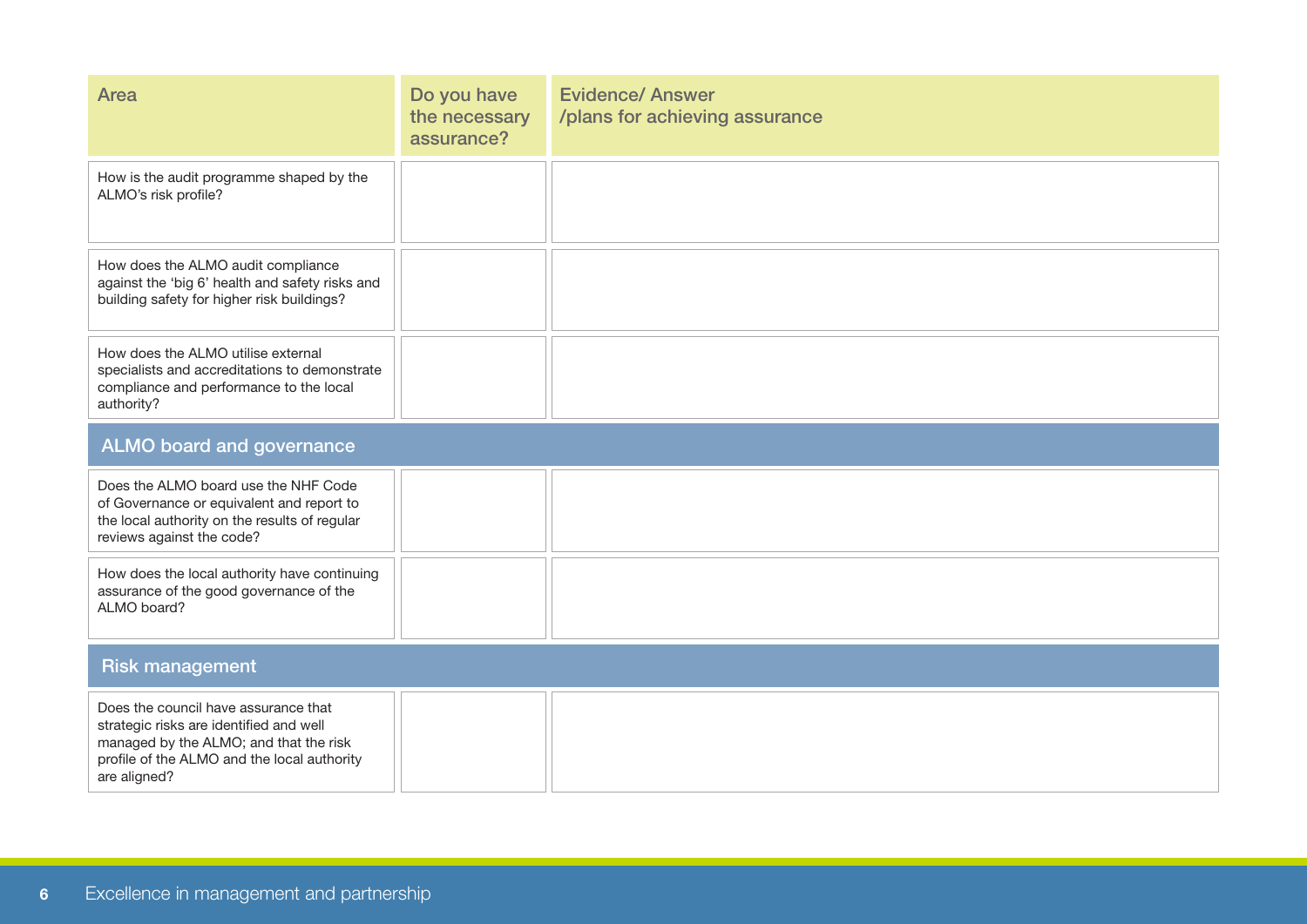| Area                                                                                                                                                                                                                                                                                                                                                                     | Do you have<br>the necessary<br>assurance? | <b>Evidence/ Answer</b><br>/plans for achieving assurance |  |
|--------------------------------------------------------------------------------------------------------------------------------------------------------------------------------------------------------------------------------------------------------------------------------------------------------------------------------------------------------------------------|--------------------------------------------|-----------------------------------------------------------|--|
| How do risks identified by the ALMO feed<br>into local authority business assurance<br>frameworks? How does the ALMO identify<br>and inform the local authority of new and<br>emerging risks?                                                                                                                                                                            |                                            |                                                           |  |
| Are there effective processes in place within<br>the ALMO to manage contractors, including<br>assuring high quality data and record<br>keeping?                                                                                                                                                                                                                          |                                            |                                                           |  |
| Health and safety and building safety                                                                                                                                                                                                                                                                                                                                    |                                            |                                                           |  |
| Does the local authority have assurance<br>that all buildings, both higher risk and others,<br>are safe?                                                                                                                                                                                                                                                                 |                                            |                                                           |  |
| Has the resident voice shaped the approach<br>to building safety and is there a resident<br>engagement strategy for higher risk buildings<br>if applicable?                                                                                                                                                                                                              |                                            |                                                           |  |
| Does the local authority have assurance<br>that a resident who has safety concerns can<br>highlight them and get a response quickly?                                                                                                                                                                                                                                     |                                            |                                                           |  |
| For those with higher risk buildings and<br>where the ALMO is acting as the Building<br>Safety Manager, how does the local authority<br>get assurance that all in scope buildings, are<br>safe and that any duties carried out as the<br>Building Safety Manager by the ALMO to<br>assist them in their duties as an Accountable<br>Person have been fulfilled properly? |                                            |                                                           |  |